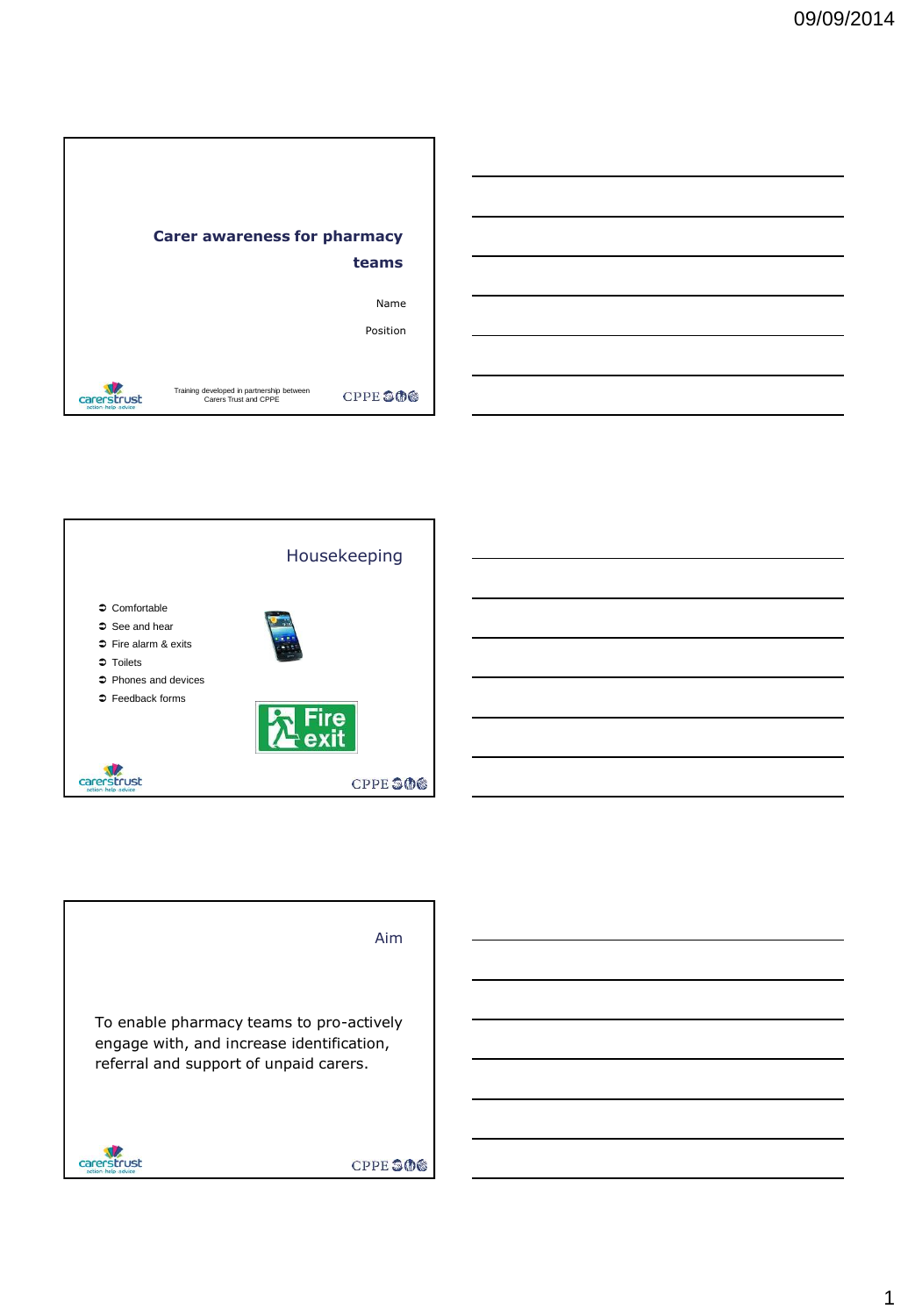#### Learning objectives

On completion of all aspects of this learning programme you should be able to:

- $\Rightarrow$  describe what is meant by the term 'carer'
- $\heartsuit$  identify carers who use your pharmacy and know the type of roles they undertake
- $\supset$  describe the challenges that carers face and the support they may require
- confidently communicate with carers and encourage them to access support
- know where to refer (with consent) people to locally for further support
- $\heartsuit$  create an action plan for how you are going to improve the service in your pharmacy for carers



CPPE SOS

# Ground rules

- $\heartsuit$  Take part to the best of your ability
- Listen actively
- $\heartsuit$  Share your own experiences
- $\supset$  Respect others' opinions and treat their contributions with respect
- Keep side conversations to a minimum
- Maintain confidentiality within the group
- Finish on time



**CPPE SOS** 

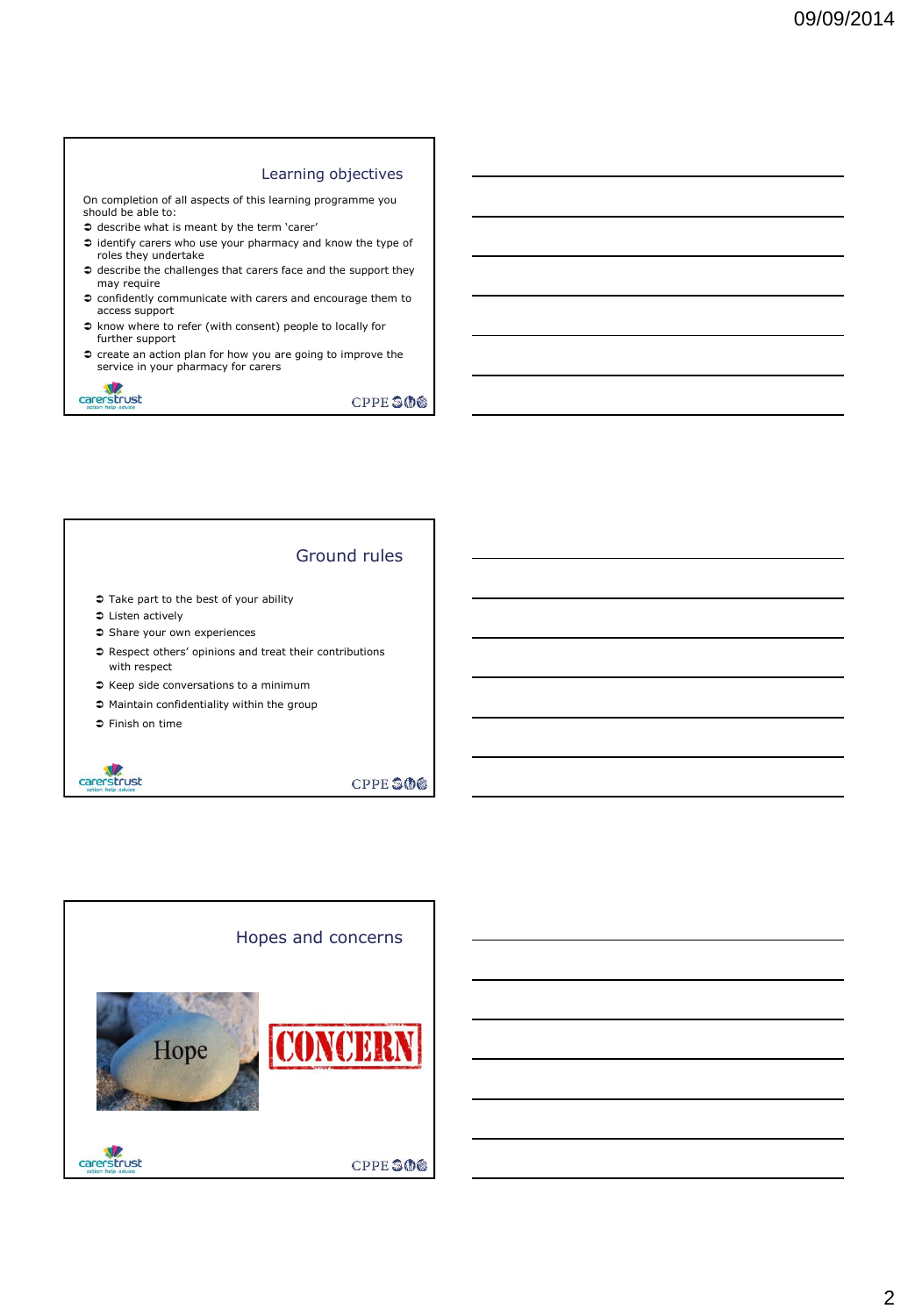





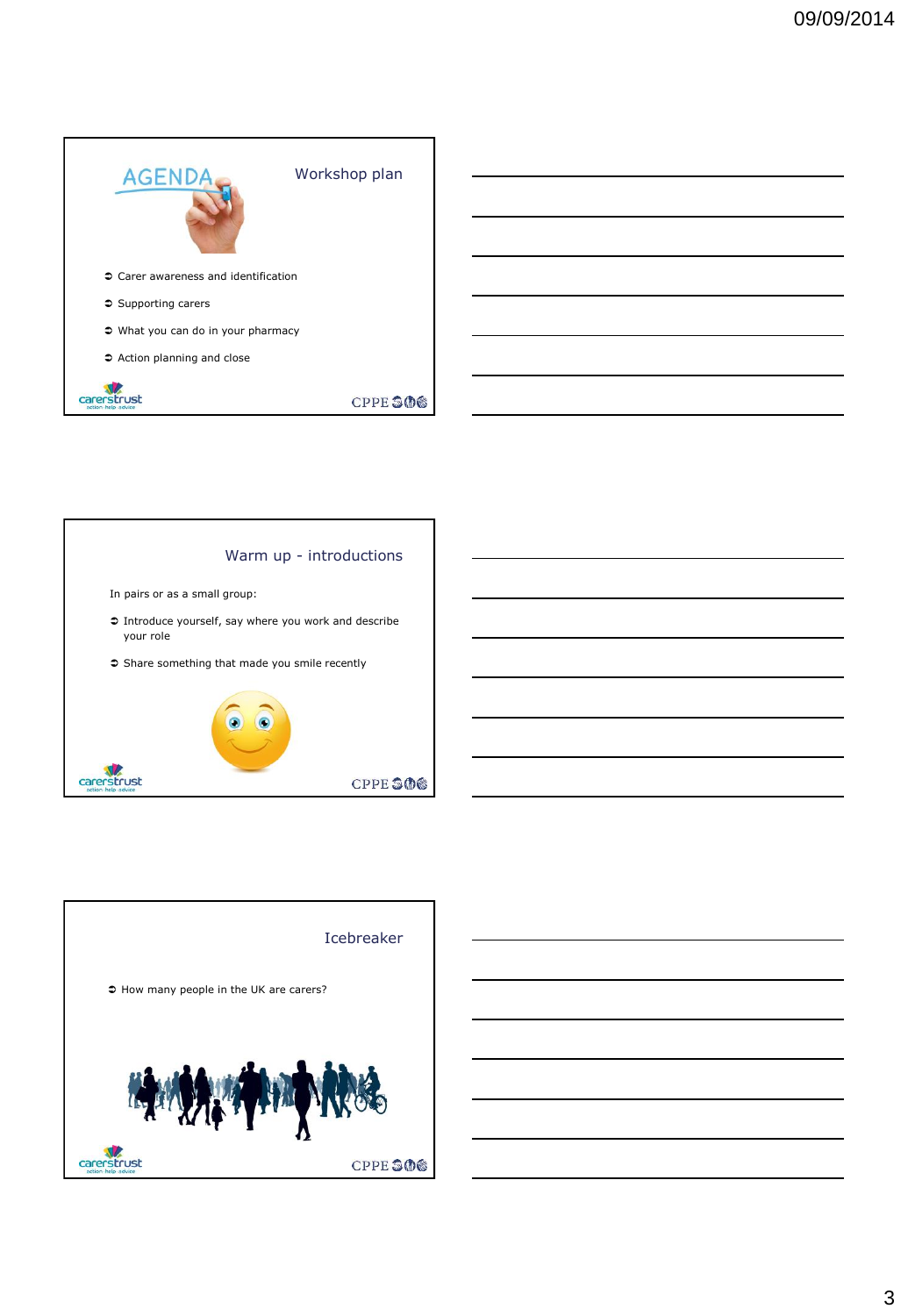#### Some statistics!

- **Approximately 7 million people in the UK are carers**
- $\supset$  1 in 8 adults are carers
- 700,000 young people are carers (young carers)
- On average each community pharmacy will be visited by 13-14 people who are carers every day
- $\supset$  The value of care provided by carers in England is estimated to be well over £96bn per year



carerstrust

**CPPESOS** 

## Activity 1 – What do we mean by 'a carer'?

- In your groups spend a few minutes discussing:
- What the term 'carer' means to you?
- What conditions or situations might require people to need a carer?



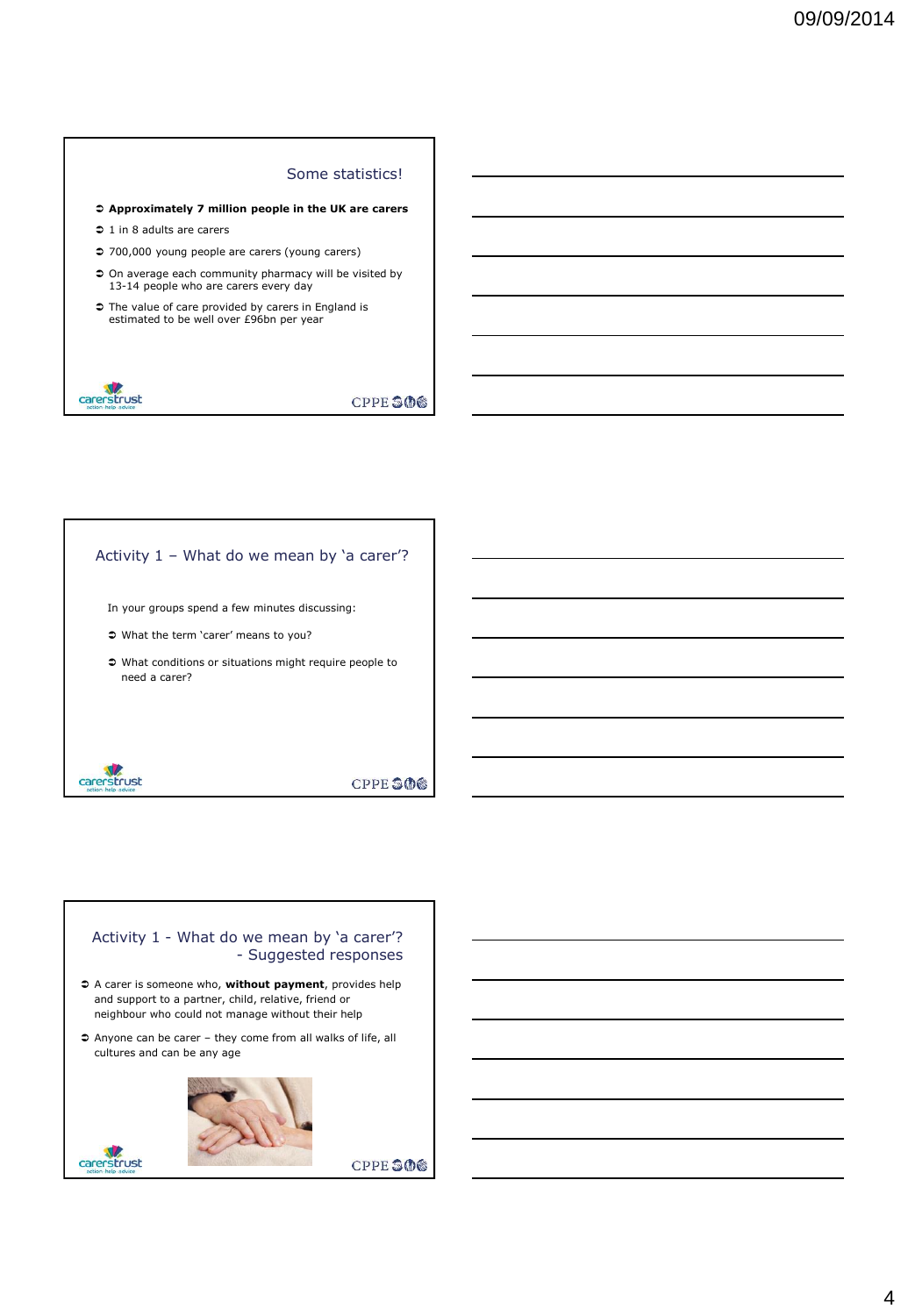#### Some examples of why a carer might be caring for someone

- Chronic physical illness, e.g. heart or lung disease
- Frailty
- Long-term physical disability
- Long-term neurological condition, e.g. Parkinson's disease or motor neurone disease
- Mental health problems, e.g. anxiety or depression
- Dementia
- Substance misuse
- Learning disabilities



**CPPE SOS** 

#### More statistics and information about carers

- $\supset$  Many carers are the only support for the person being cared for
- Many carers have not taken a break of more than 2 days since they started looking after someone
- Many carers are unable to go on holiday
- 42% of carers are male
- $\supset$  A carer may not be the next of kin or a member of the family
- 50% of carers do not live with the person they care for and 18% care for more than one person



**CPPE SOS** 

#### Activity 2 - How can you identify carers?

In your groups discuss how you might identify carers in your pharmacies.

- $\supset$  On post-it notes write down three things that might alert you to the fact that someone in your pharmacy may be a carer
- Consider what words would you use to engage a person in your pharmacy who you think may be a carer
- Practice a mini role play session of what you would say and how you would say it

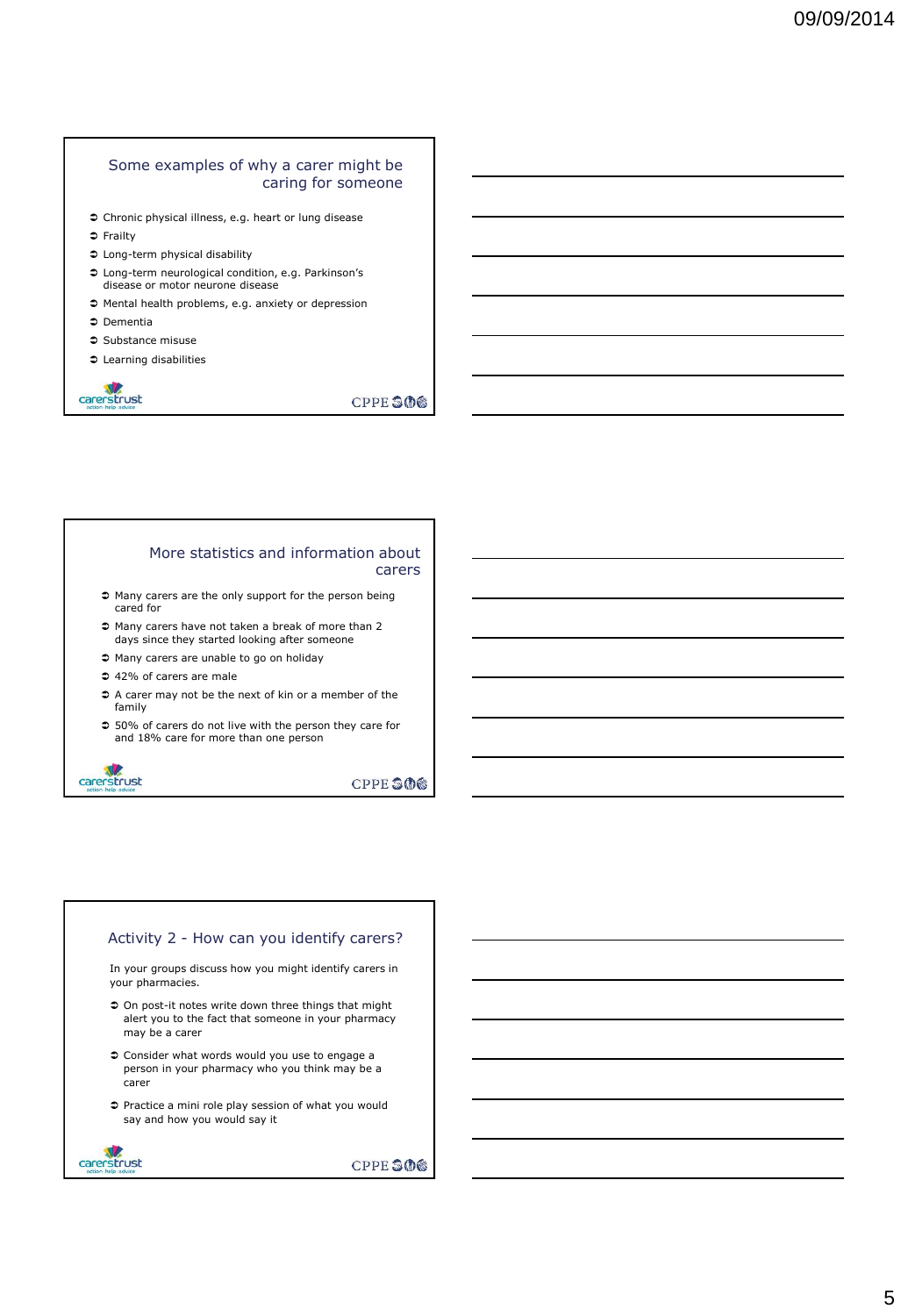## Activity 2 - How can you identify carers? - Suggested responses

#### **Look for clues:**

- has someone brought a prescription, collected medicines or asked for advice or over the counter medicines on behalf of someone else?
- do they bring someone with them into the pharmacy regularly?

#### **The carer may tell you:**

- they are looking after someone
- they are picking up medicines for someone else
- You may know the person and be aware of their circumstances
- You could ask them if they look after someone?



**CPPE SOS** 

#### Possible barriers to identifying carers and solutions

However:

- $\Rightarrow$  asking someone directly isn't always the right approach
- a carer may not want to discuss their caring role in the presence of the person they care for
- $\supset$  many people will not think of themselves as carers
- $\supset$  many people are in mutual caring situations
- $\bullet$  there is concern that asking for support means they are not coping
- $\bullet$  there may be some fear of losing control



carerstrust

**CPPE SOS** 

## Why do carers need support?

- $\Rightarrow$  Many carers work outside the home and are juggling responsibilities
- Some carers may have given up employment and/or their careers
- Carers often struggle alone and do not know that there is help available
- $\supset$  Some carers might be new to the role and not know where to start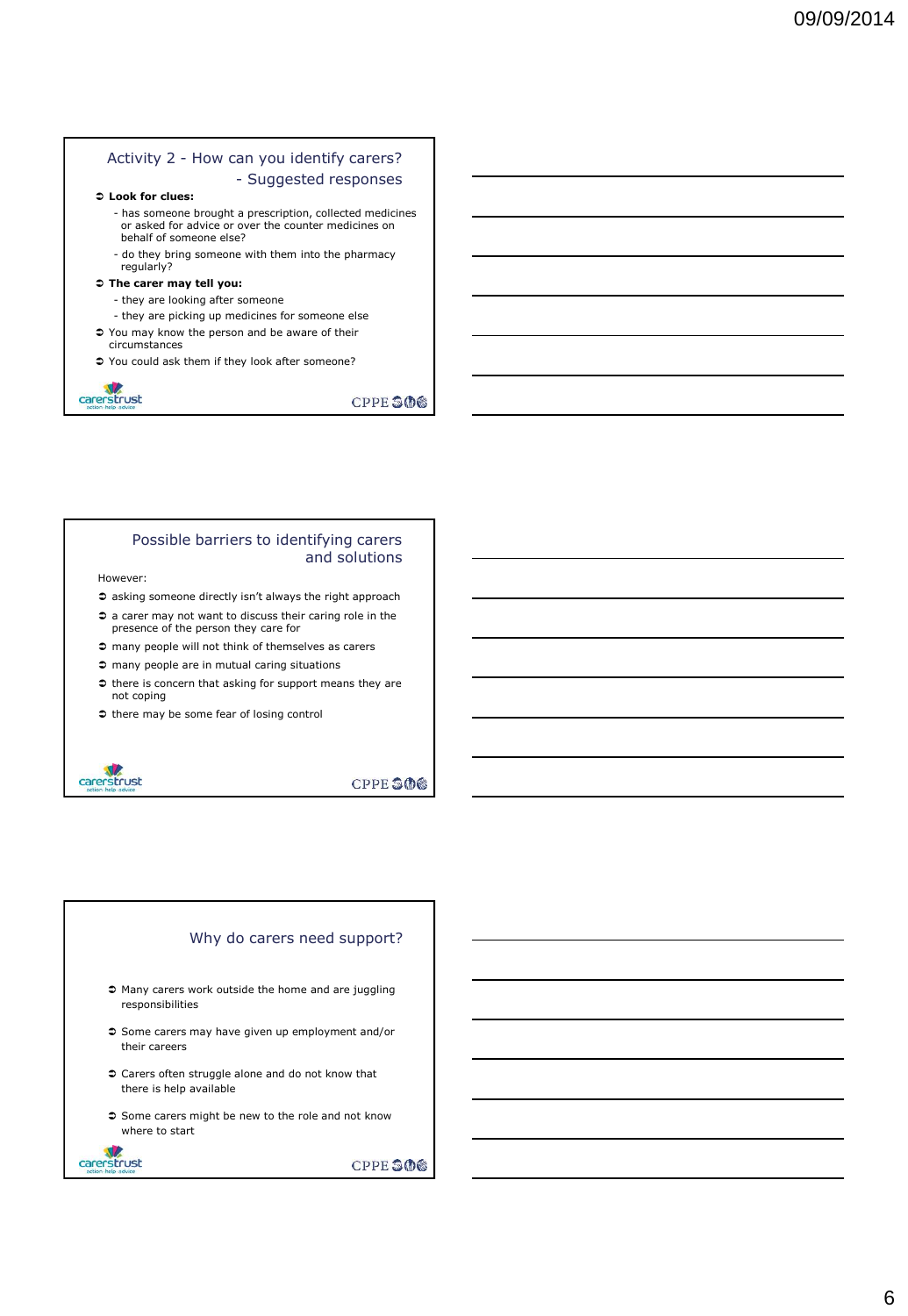



## Impact of caring on relationships, work, finances and health

- 75% were not prepared for the changes to lifestyle due to their caring role
- $\supset$  61% found it difficult to maintain relationships
- 45% had to give up work
- 60% experienced a reduction in income
- 72% had to reduce the amount of exercise they took
- 61% suffered depression
- 92% became more stressed

**Carers UK survey 2013** 

## Local carers' service

 *Insert name and contact details of the local carers' service that community pharmacies will refer carers to in the pilot area*



carerstrust

## CPPE SOG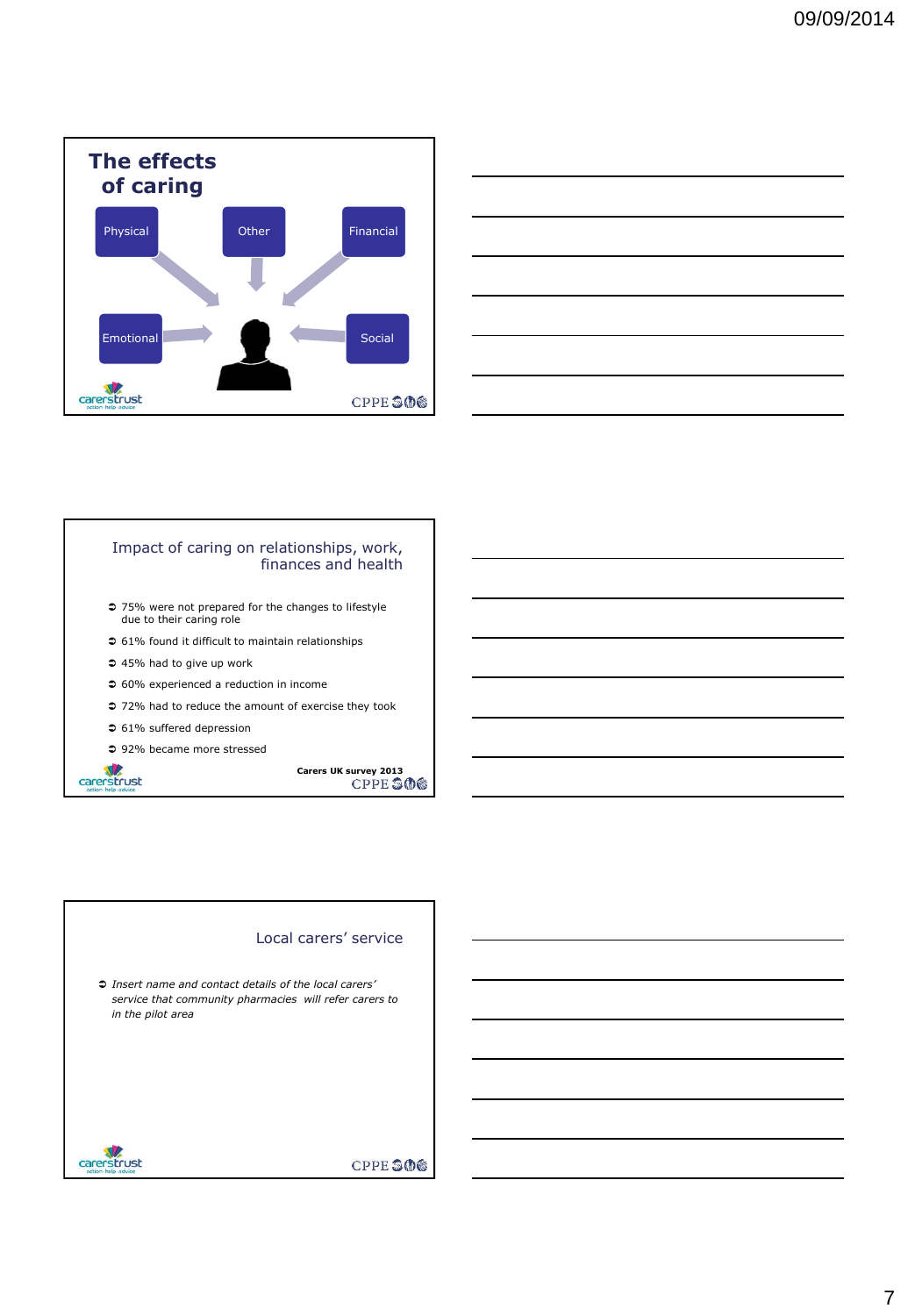## Pharmacy 'Carer friendly pharmacy' project - resources available to you

As part of this project you will have:

- $\bullet$  Posters
- **⊅** Leaflets
- $\Rightarrow$  Badges
- Information sheets
- $\heartsuit$  Referral forms
- PharmOutcomes software
- Regular contact with and support from your local carers' service



CPPE SOS







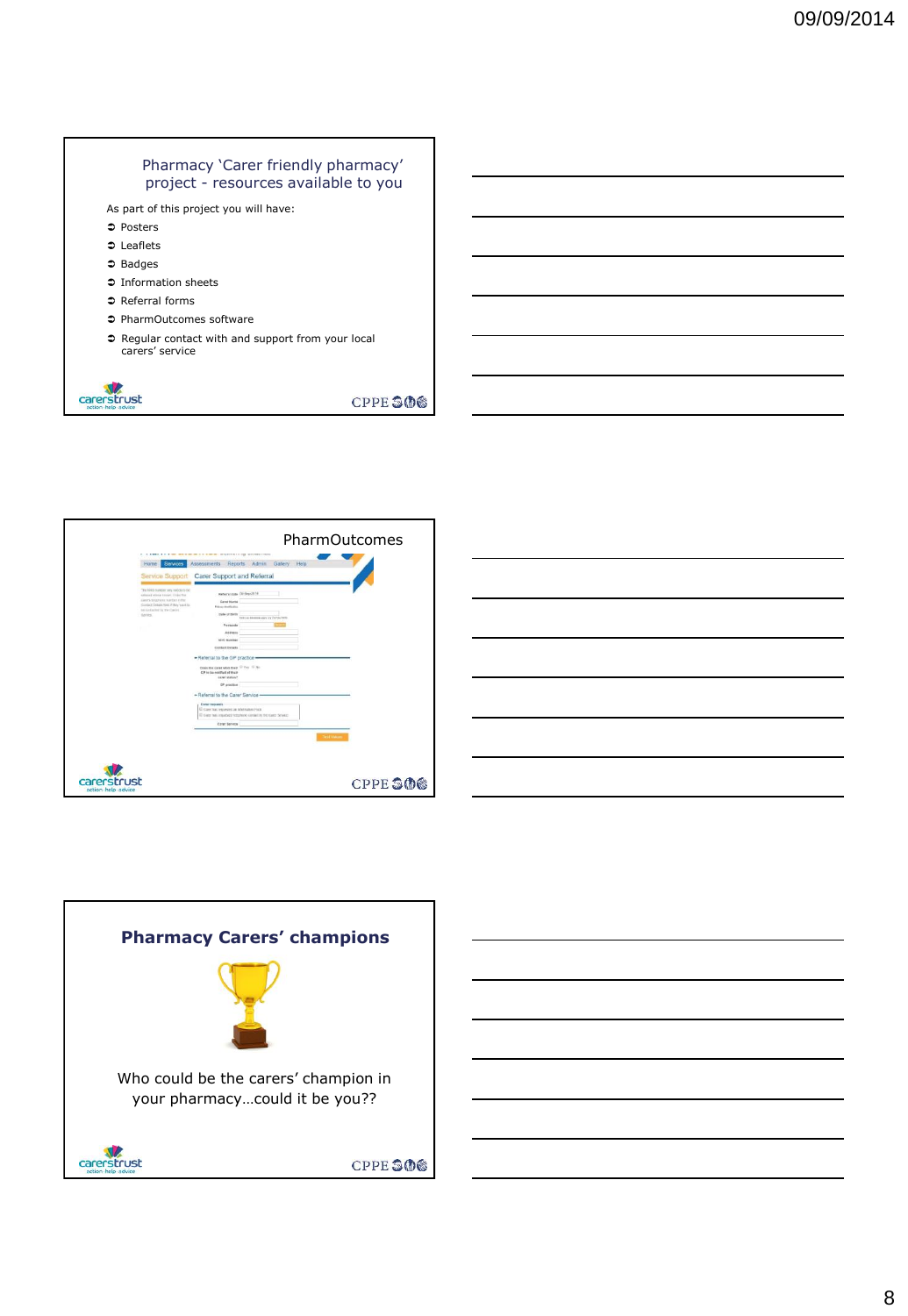# Pharmacy Carers' champions We would like each pharmacy to have a Carers' champion and a deputy who will: wear a badge to encourage carers to talk to you maintain information points for carers within the pharmacy

- refer (with consent) carers to *<insert name of the local carers' service for referrals>*
- $\Rightarrow$  keep up to date with developments around carers and brief and enthuse colleagues

If you are interested in these roles for you or someone in your pharmacy please put your name forward on the feedback form at the end of the training



**CPPE SOS** 

### Activity 3 - How can you support carers?

In your groups discuss the following questions.

- In your community pharmacy:
- $\Rightarrow$  what can you do to support carers?
- $\Rightarrow$  how could you use the resources available?

Then in your groups:

 $\supset$  share an example of a patient or customer you know is a carer and discuss how you are going to engage with them



**CPPE SOS** 

## Activity 3 - How can you support carers? - Suggested responses

Community pharmacy is ideally placed to refer (with consent) people to a local carers' service for support such as:

- access to people in a similar position to them and people who understand
- $\supset$  emotional support a chance to speak to someone in confidence about how they are feeling
- access to financial support and breaks in care vital in managing the impact of caring on their lives
- $\supset$  support to continue working or to return to work if they have lost employment due to caring
- Support when caring ends to help the carer rebuild a life on their own and reconnect with education, work or a social life

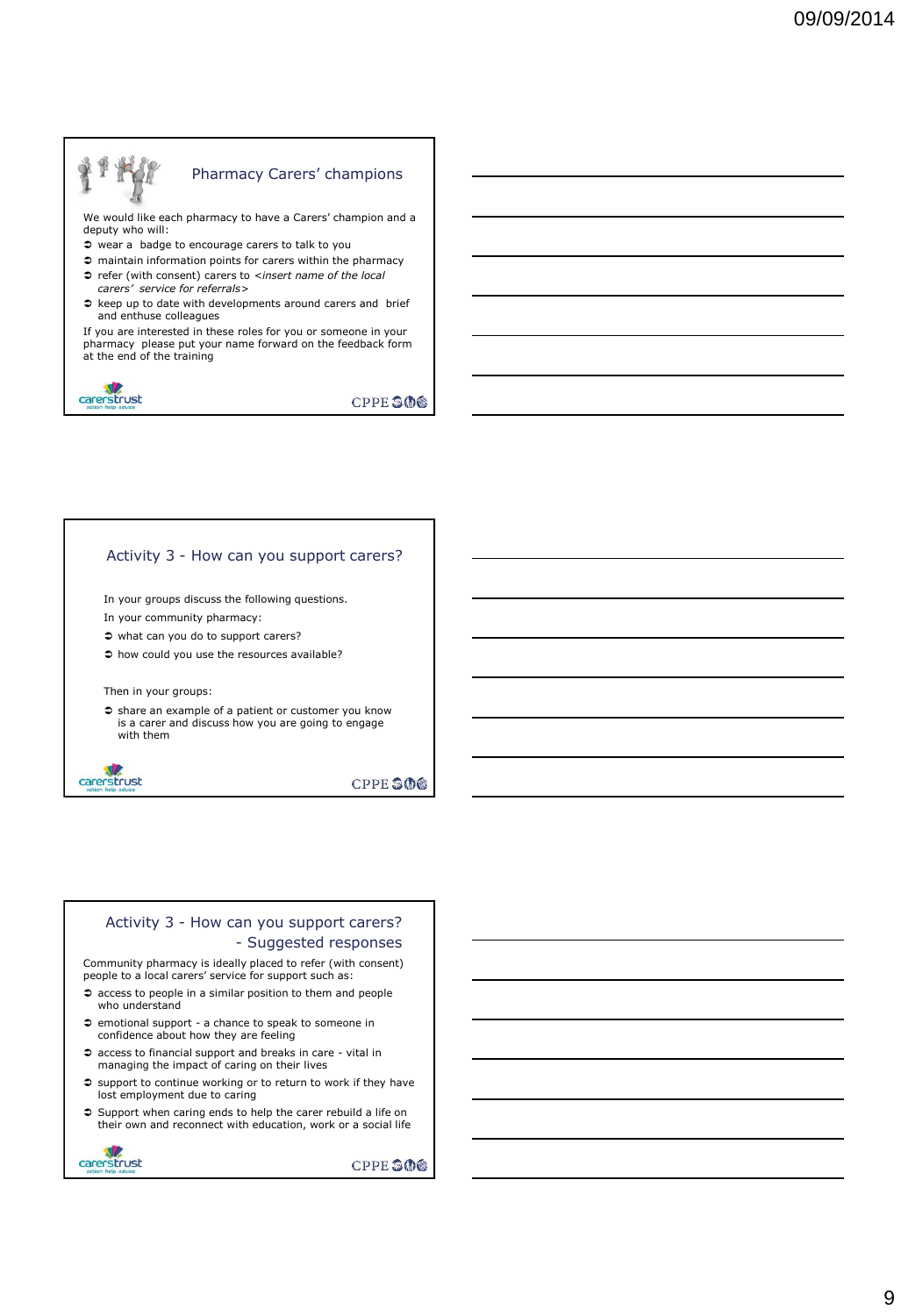# Activity 3 - How can you support carers? - Suggested responses cont 1.

- talk to carers they can often feel invisible and appreciate it when someone gives them recognition for what they do
- $\supset$  offer an assessment for a monitored dosage system
- $\supset$  offer a prescription medicine delivery service
- $\supset$  let carers know if items are missing from dispensed prescriptions and what can be done about it
- liaise with the GP direct, not via the carer



**CPPE SOS** 

# Activity 3 - How can you support carers? - Suggested responses cont 2.

- Carers need to be encouraged to look after their own health. Advice for carers may include:
	- don't ignore any health concerns of your own
	- pace yourself take short breaks (e.g. a cup of tea) or longer breaks (respite care) - have plenty of rest and sleep
	-
	- share any concerns with your pharmacist or GP
	- ask your GP practice for a free flu jab
	- take care of your back
	- stress relief and relaxation
- Offer services such as medicines use reviews (MURs) or new medicine service (NMS) to the person they are caring for



**CPPE SOS** 

#### Activity 4 – Next steps

Individually consider:

- What will you do differently as a result of this carer awareness workshop?
- Commit your plans to paper...there is a space in your learning portfolio

Then:

- $\supset$  Share your next steps with the person next to you
- $\supset$  Be ready to share one idea with the whole group